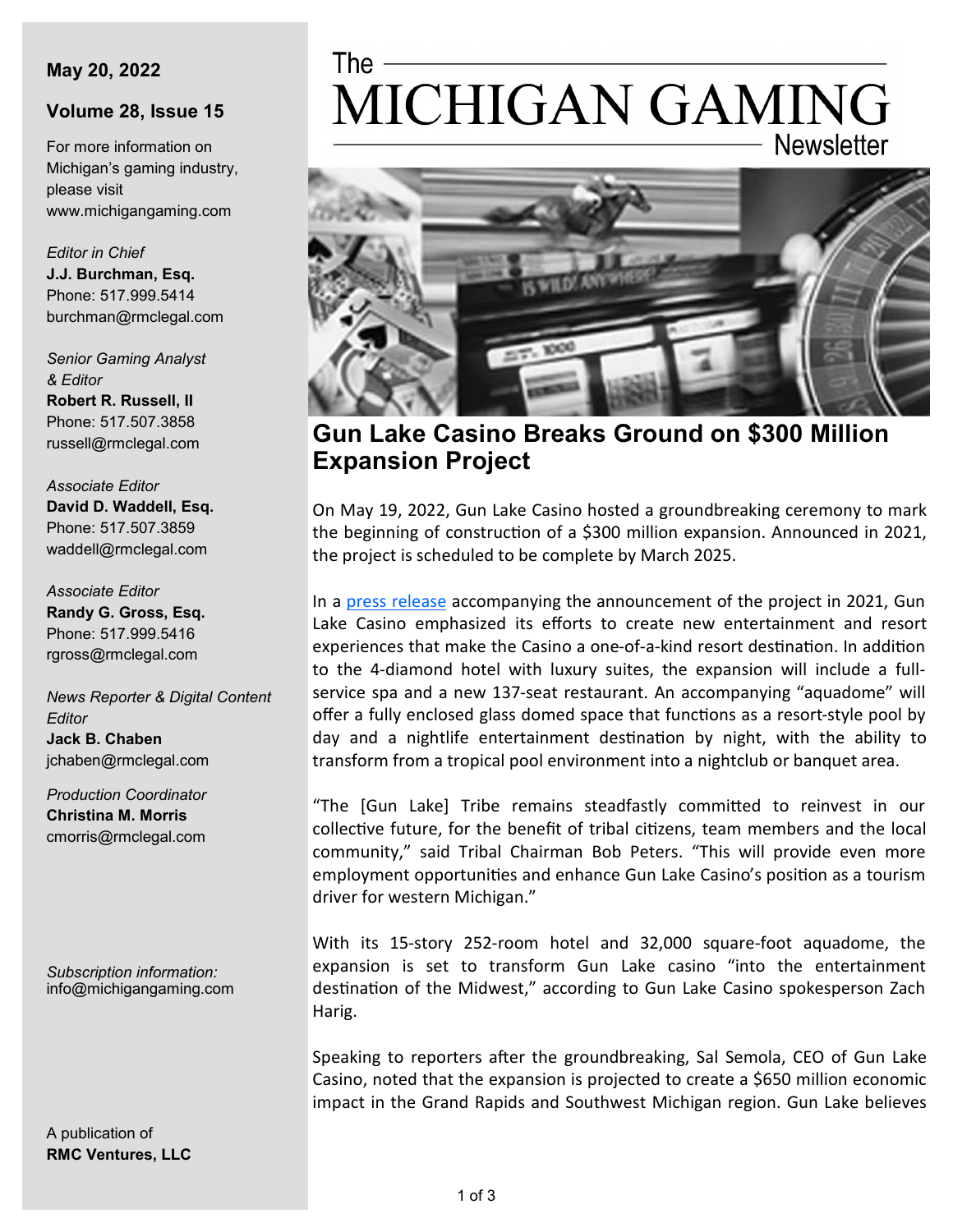the addition of a luxury hotel and entertainment venues will enable the Casino to better compete with other Michigan casino-resorts.

"Not only does [the expansion] meet a current demand," commented Semola, "but also it's going to assure the financial sovereignty long-term of the tribe for not just today but future generations."

### **Michigan Internet Gaming and Sports Betting Operators Report Combined \$163.1 Million in April Total Gross Receipt**

As [reported](https://content.govdelivery.com/accounts/MIGCB/bulletins/3181009) by the Michigan Gaming Control Board (MGCB), Michigan commercial and tribal internet casino gaming and sports betting operators reported a combined \$163.1 million total gross receipts in April. April receipts increased 0.6% when compared to March.

April internet gaming gross receipts set a record of \$132.4 million, exceeding the previous record set in March 2022 of \$131.67 million. Gross sports betting receipts totaled \$30.7 million.

Combined total adjusted gross receipts of \$136 million were reported for April, including \$119.3 million from internet gaming and \$16.7 million for internet sports betting. Total monthly internet gaming adjusted gross receipts were 0.6% higher than March 2022, and internet sports betting adjusted gross receipts rose 13.9%.

Compared with April 2021, internet gaming adjusted gross receipts increased 34.3%, and internet sports betting adjusted gross receipts were 53.5% higher.

Total internet sports betting handle at \$371.2 million was down by 17.8% compared with March 2022 results.

The operators delivered \$25.2 million in taxes and payments to the State of Michigan during April, with internet gaming taxes and fees contributing \$24.3 million and internet sports betting taxes and fees contributing \$944,006.

The three Detroit Casinos – MotorCity Casino, MGM Grand Detroit, and Greektown Casino – reported city wagering taxes and municipal service fees of \$7.2 million, with internet gaming taxes and fees contributing \$6.6 million and internet sports betting taxes and fees contributing \$594,949 for the month of April.

Tribal operators reported making total payments of \$2.7 million of wagering payments to the tribes' governing bodies according to the MGCB.

For the first four months of 2022, aggregate internet gaming adjusted gross receipts totaled \$457.6 million, and aggregate internet sports betting adjusted gross receipts were \$46.6 million.

An online gaming and sports betting revenue distribution [table](https://www.michigan.gov/-/media/Project/Websites/mgcb/Detroit-Casinos/Revenues/Distribution/iGaming_Sports_Betting_Fantasy_Sports_tax_revenue_distribution_chart.pdf?rev=acc52f447eb947a39b98f3f23f57d382) is available on the agency's website.

During April, 15 operators were authorized for one or both forms of online wagering. Details for each operator's internet gaming and internet sports betting results are available in [tables](https://www.michigan.gov/mgcb/Detroit-Casinos/resources/revenues-and-wagering-tax-information) published on the MGCB website.

# **AGA State of the States 2022 Report Reveals Record Commercial Gaming Revenue in 2021**

Earlier this month, the American Gaming Association (AGA) released its State of the States 2022 report. This annual report compiles key performance indicators of the financial condition in each commercial gaming jurisdiction in the United States to illustrate the financial performance of the industry as a whole in the previous year. In a companion [article,](https://www.americangaming.org/resources/state-of-the-states-2022/) the AGA highlighted various findings that reveal 2021 to be a record-setting year for the commercial gaming